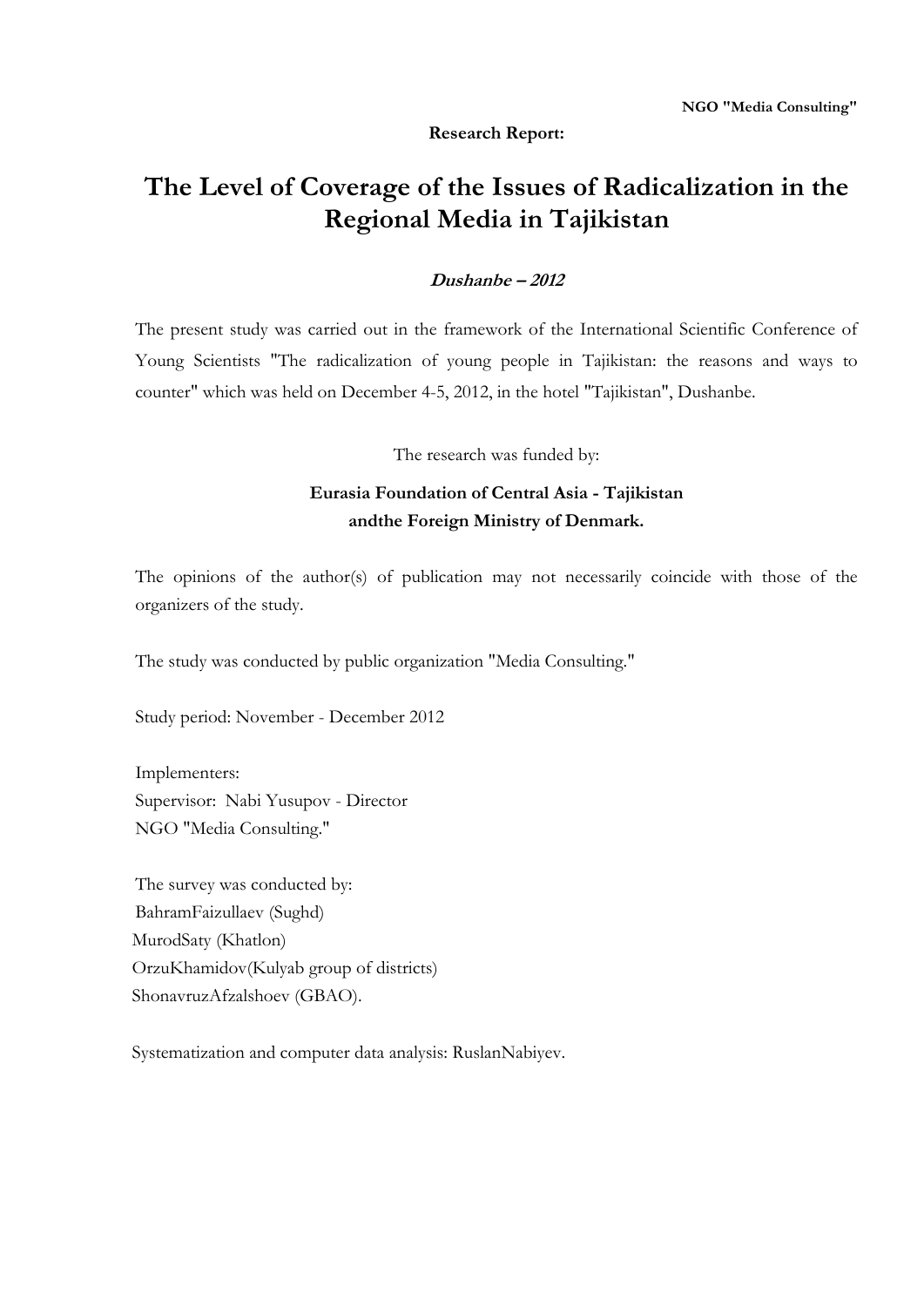#### **A. Methods and components of the study**

The study was conducted using a questionnaire survey of regional journalists in four regions of the country: Sughd, Khatlon region, Kulob Districts and Gorno-Badakhshan Autonomous Oblast (GBAO).

In this study 60 journalists were interviewed- 15 people from each of the regions.

### **B. Results of the survey**

Much has been said on the subject of the growth of radicalization in society. It should be mentioned that radical ideas are not only born, but also can be promoted and prevented. It is natural that the press, as mass media, can be used both to promote/implement ideas of radicalization of the masses, as well as work towards preventing them.

What are the regional media outlets in Tajikistan like, and how much are they willing to cover the problems of radicalization? All of this can be found by reading the results of our questionnaire.

To get started, let us read the questions that clearly characterize the respondents.

# **I. Gender:**

We did not focus on gender equality in our survey, so, as you can see the numbers are different. However, the regional media differ in that the women are much less present in the editorial boards than the men.

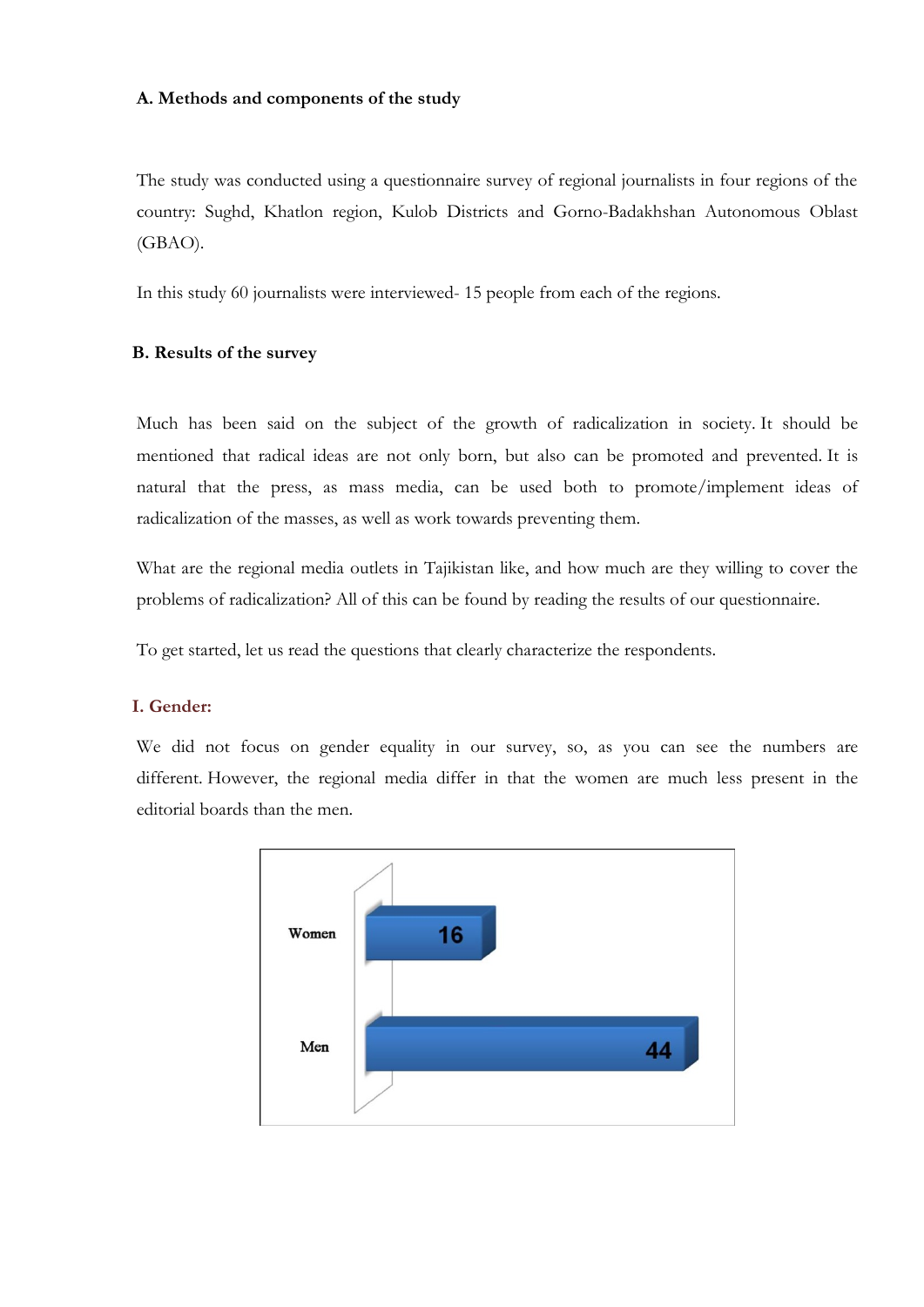# **II. Education:**

While interviewing experienced journalists, a priority was given to experienced representatives of the profession, who already have a level of authority and recognition in the regional media. This was done so that they could give well-informed answers to the questions in the survey. Of course, the results showed that most of the respondents have a university education.



#### **III. Are you employed primarily as a journalist?:**

We can see that almost 92% of interviewed experienced journalists name journalism their main occupation. Only 8% of interviewed journalists spend half or less than of their time for journalism.

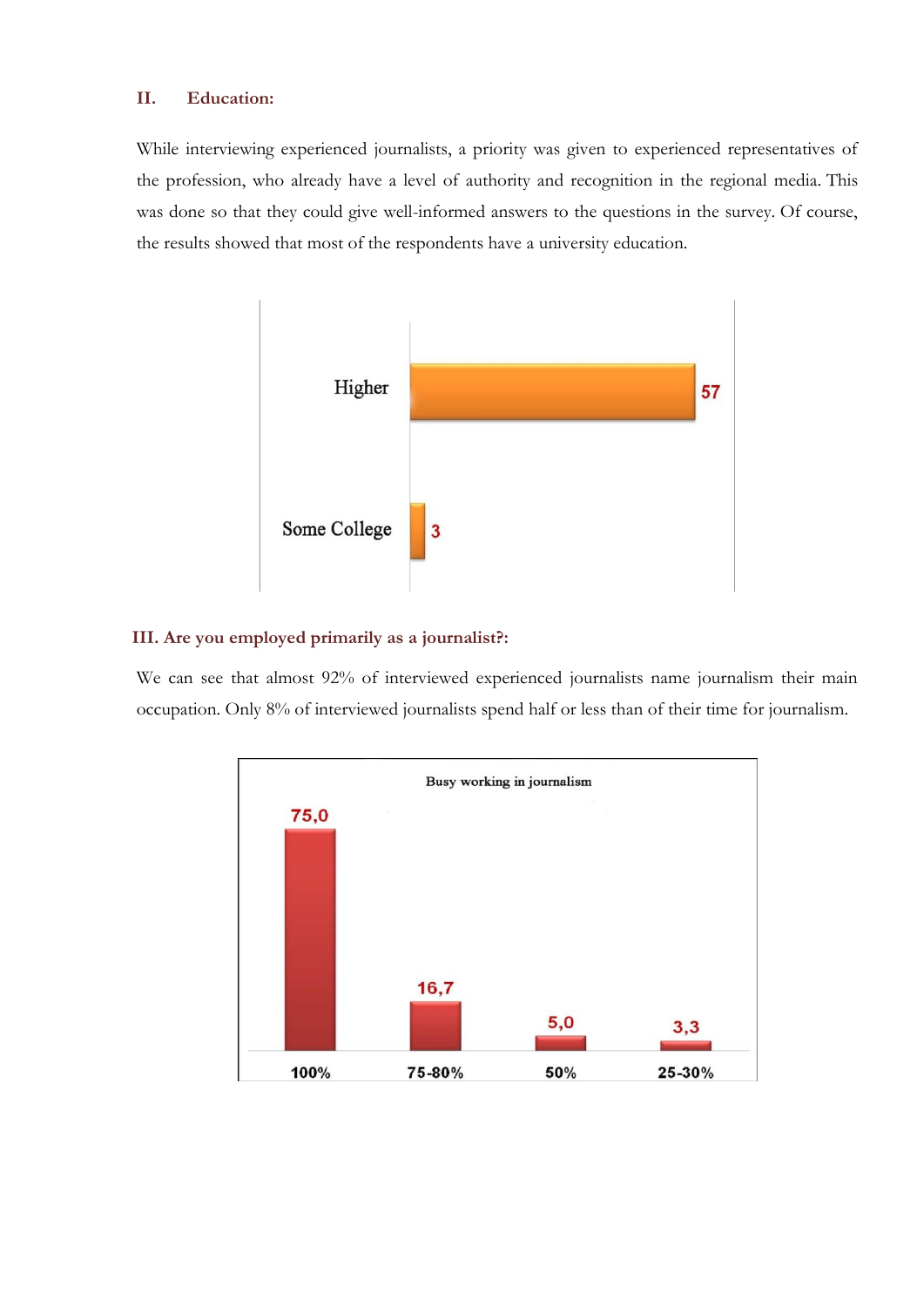# **IV. You occupy what position?:**

The majority of interviewed - 58% - hold leadership positions in their media. They were: senior management - 25% and middle managers - 33%. The remaining 42% worked as ordinary journalists.



#### **V. Is your Mass Media outlet is independent of state-run?:**

Since it is difficult to build and maintain one's own business for independent mass media in the regions, most of the respondents (55%) work for the state media.Representatives of the independent press constituted 37% of respondents; others in the media industry made up 8%

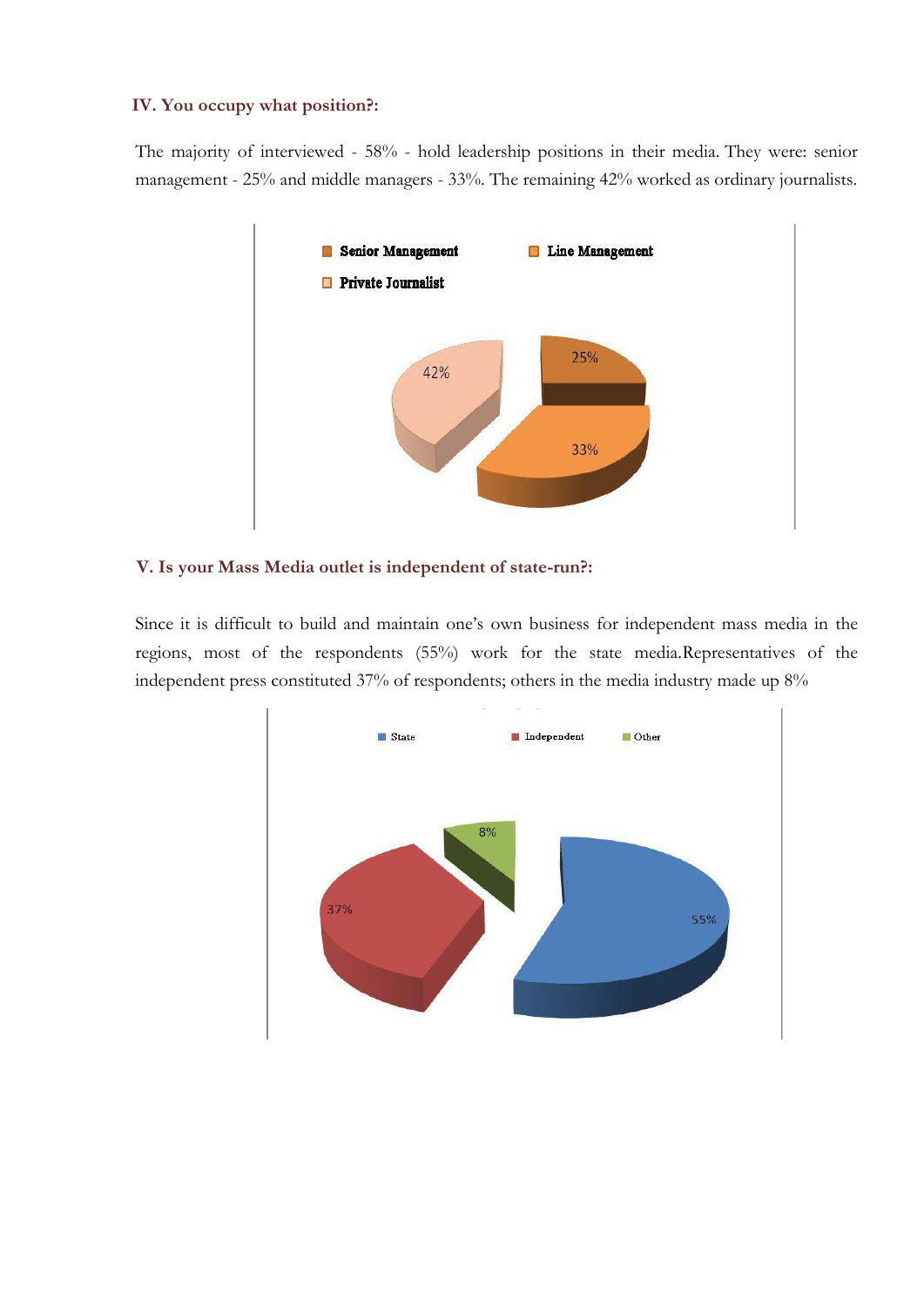# **VI. Mass Media profile:**

The majority of respondents - 65% - positioning their media as a socio-political new outlet. Slightly more than 20% specialize on providing niche information: News - 6.7%; Infotainment - 1.7%; Information and cognitive - 15%.

8.3% refer to media industry, representing the interests of various organizations (public relations).

There was not a single journalist representing solely entertainment Mass Media.



# **VII. You work in (on):**

Most respondents were employees of print media (newspaper - 61%; magazines - 7%). This is due primarily to the fact that due to the lack of electricity in the regions the electronic media are not very well developed. Thus, most of the journalists, even if they work for TV or radio stations, prefer to be an employee of relatively stable print media.The remaining respondents represented electronic media (radio - 12% TV - 15%, Internet - 5%).

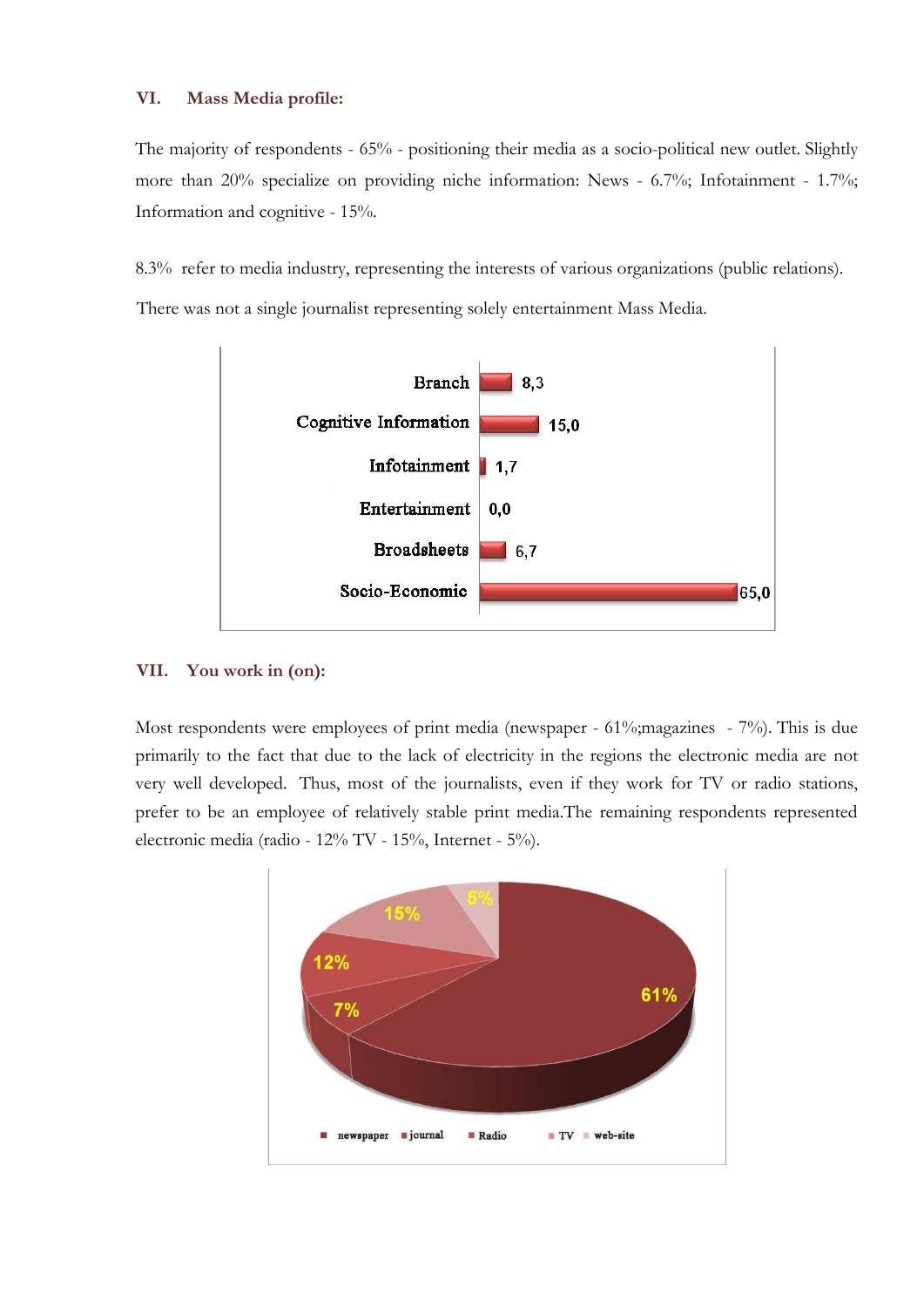#### **VIII. The audience of your Mass Media:**

66.7% of respondents (the first three columns), has a very limited range of customers - from 1 to 10 thousand people.The remaining 33.3% of the respondents indicated that their audience is much wider - from 30 thousand to 200 thousand.



#### **IX. To what extent is your Mass Media independent?:**

From whom/what are the media outlets dependent? We chose five categories of organizations and people on whose intervention the work of Tajik media may depend. They are as following:

- 1. Governments / local authorities.
- 2. Businesses.
- 3. Political parties.
- 4. Individuals.
- 5. Editorial staff.

However, much of the media stated that their media "is entirely independent" on all above listed steak-holders.

33.3% of respondents indicated "More dependent," meaning that their media are significantly affected by the editorial staff.

42% of respondents stated that their media is "totally dependent", meaning dependence on the government. This figure is not a matter of concern, but only indicates that those respondents are employees of media, which are subordinate to local / regional authorities.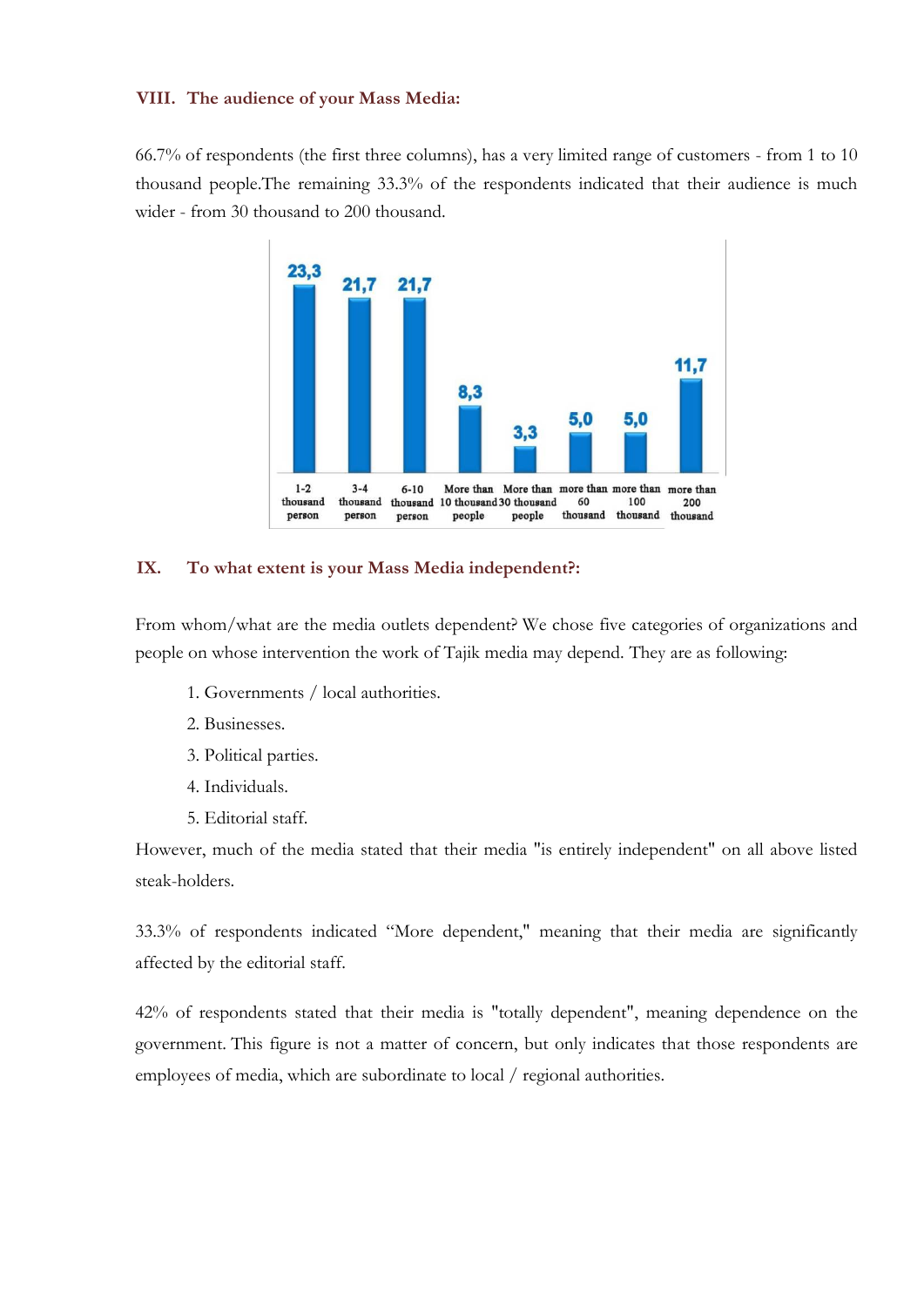

#### **X. How do you understand these terms?:**

To the question, "How do you understand the terms "radicalization", "religious radicalization", "Localism" [ed.: *mestnichestvo* or *mahallagaroi*], "nationalist radicalization" and "Socialeconomical Radicalization"?" we provided four possible answers:

1. I know what it is and I can say that these processes occur in my area/region.

2. I know what it is and I can say that there is no such process in my area / region.

3. I do not fully understand what it is, but I think that these processes take place in my area / region.

4. I do not understand this term.

As it turned out, the terms "radicalization", "religious radicalization," "Localism" were clear to the majority (48% to 63%) of respondents, from which it can be concluded that these processes in their region are quite active. Our respondents are less aware (20%) of the terms of the "nationalist radicalization" and "Socio-economical radicalization."

Approximately 20% to 30% said that they understand the meaning of these terms, but they think that such processes in their region are not observed.

A small number of respondents (8% -20%) indicated that don't quite understand the meaning of these terms, but suppose that these processes are taking place in their region.

The rest of the respondents (15-35%) said they did not understand the meaning of these terms.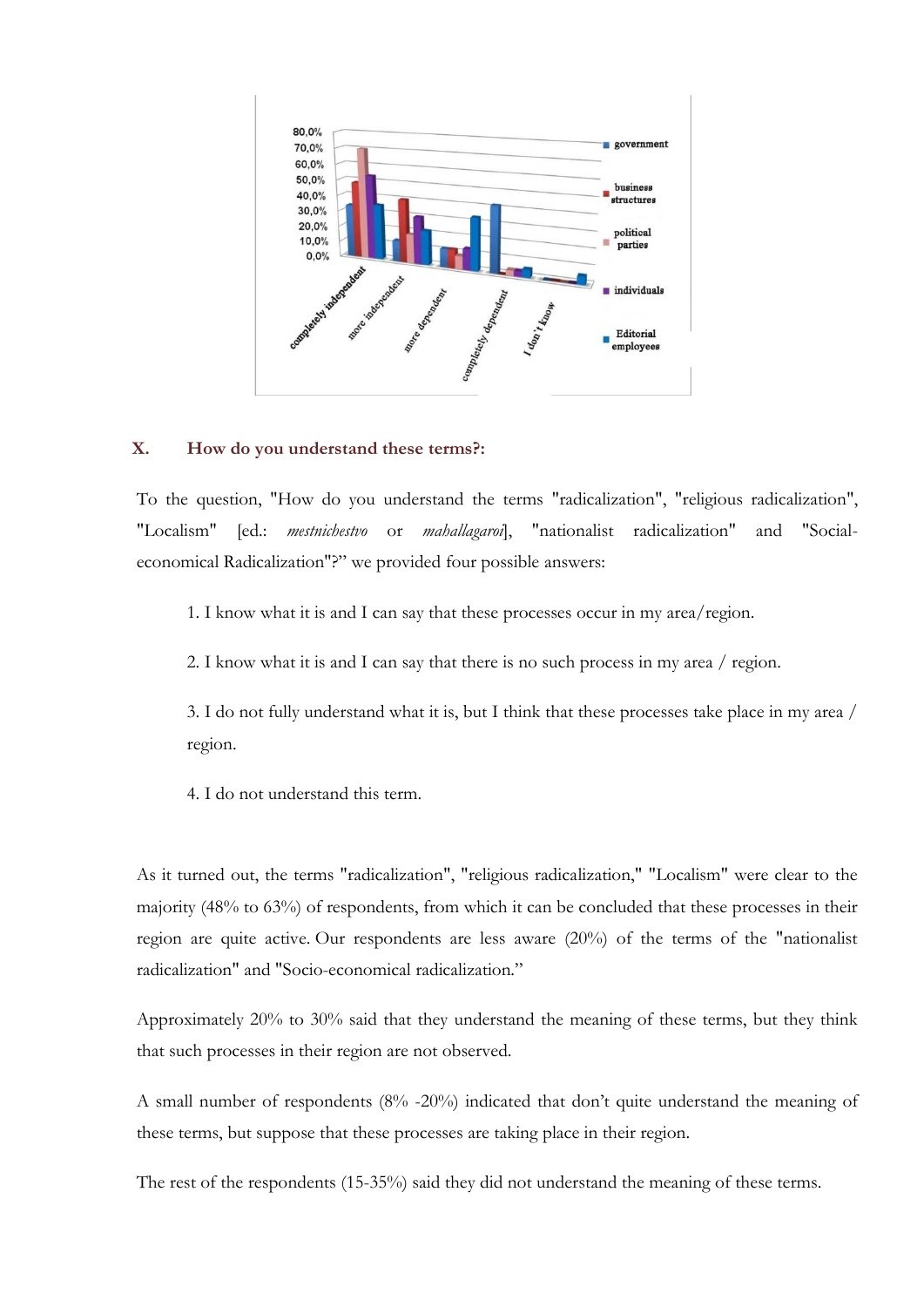

# **XI. If radicalization is reflected in your Media at the local level?**

The next slide shows the results of the answers to the question "Does your media reflect radicalization at the local level (by the categories of radicalization)."

Possible answers:1. Yes; 2. No; 3. Did not see.

The largest number of participants (almost 30% to 70%) indicated "NO", which means that issues of radicalization in their region are not covered at all.Nevertheless, some members of the media, the number of which varied from 8% to 53% (depending on the category of radicalization) answered "Yes", meaning that their media pays attention to radicalization.

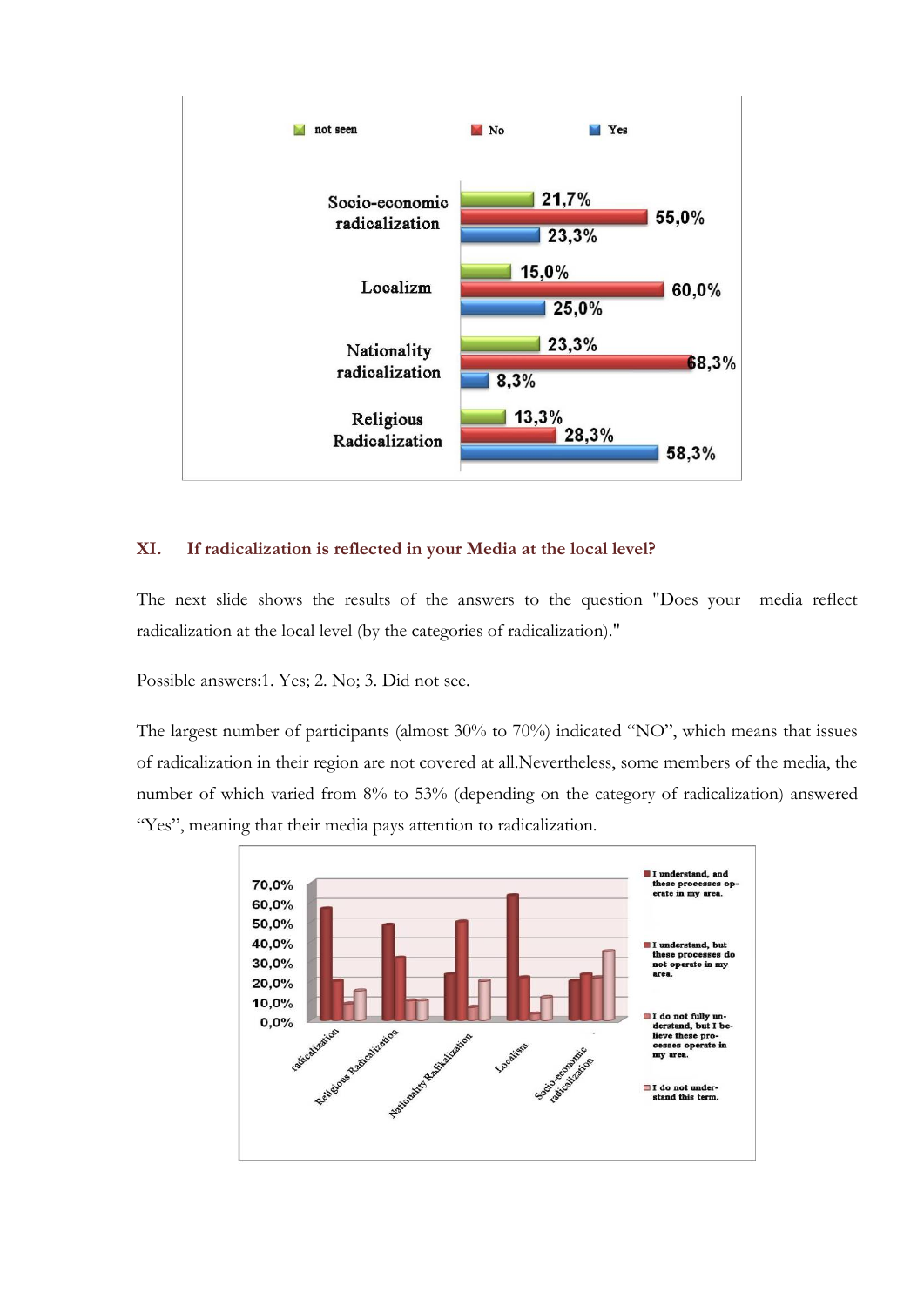The rest of the respondents simply said they did not observedtheir media outlets covering something like that at all.

# **ХII. How often issues of radicalization are covered by your Mass Media?**

Based on the previous question, the next one was: "How often do you cover specified categories of radicalization in your media?"

Unfortunately, only 2% to 10% of the respondents indicated a frequent coverage of this issue.The answer "very common" also counted poor results - about 3% -5% of the respondents.10% to 43% of the respondents indicated options of "Rare" and "very rarely".

The rest indicated that the issues of radicalization are "Generally not covered", and it became obvious that the least attention was paid to the "nationalistic radicalization", which means that our mediaprobably believe that our people are particularly tolerant to the people of non- titular nationalities living in the country (e.g., Uzbeks, Russians, etc.).

Based on the results of the answers to this question, we can safely say that the work on the coverage or preventionof the problems of radicalization in the regional media is not carried out at all. Therefore, there are favorable conditions for radical ideas in the regions to be actively spread.

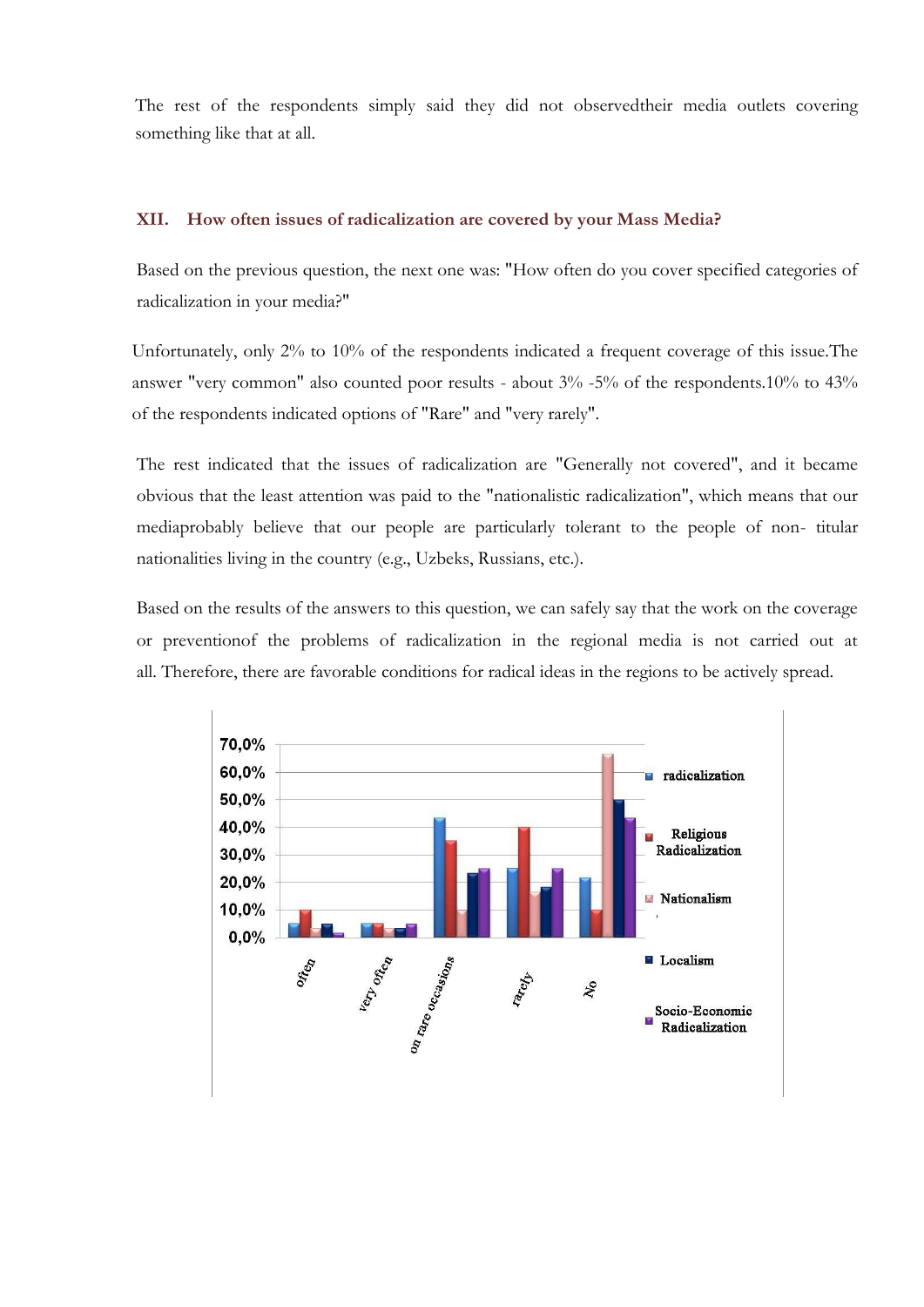#### **XIII. Can your local Mass Media reduce the level of radicalization?:**

Interesting responses were received, in my opinion, to the question: "Can the local oblast (provincial) and regional media reduce levels of: (listed categories of radicalization)?"

As we can see from the slide, more respondents (45% -68%) answered "I think so." That means they understand that the media - is a power, but the word "I think" implies that the answer were not very confident.Only 11%-25% of the respondents answered a confident "Yes".3% to 12% respondents indicated "No" and "I do not think so" answering the question on the role of Mass Media in reducing radicalization.The rest of respondents were unable to answer this question.



#### **XIV. Does your Mass Media create public opinion in your region?**

We also found it useful to find out "Does your media create public opinion in your region?" in order to determine the possible extent of the impact of media in the society. Slightly more than a half of respondents - 53% - said that their media is capable of doing so.

Another 33% unsurely indicated "has been created."8.3% indicated "does not create", and 3% undecided.

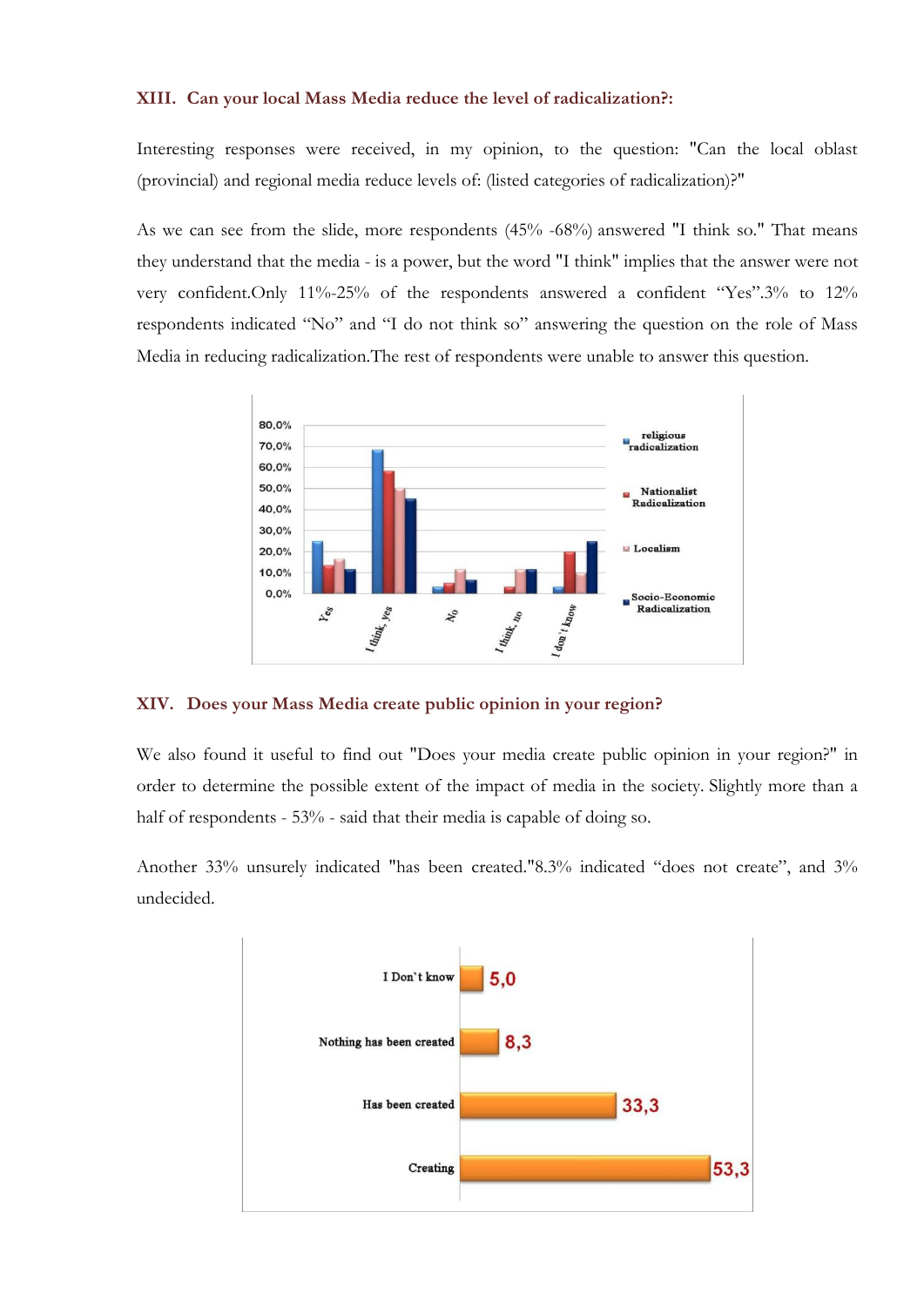# **XV. Which Mass Media is able to create the largest public opinion in your region (list not more than two types of media outlets)?**

The last question of this small study was: "Which media is able to create the largest public opinion in your region?"

The options "Newspapers" - 42% and "Television" - 38% received the highest results. Although television is the most popular media in the world, it does not refer to Tajikistan yet. There are several reasons for that:

- 1. there is an energy limit in the regions for 6-8 months each year;
- 2. weak economic activity and, as a consequence, no content for local TV stations;
- 3. and stiff competition with the central and satellite channels.

Despite the fact that Internet penetration in Tajikistan is still very low, yet the percentage of preference for it is (14%) more than the radio, which is only 11%.



#### **VI. Conclusions and recommendations**

This study makes it possible to make firm conclusions, the most important of which is the fact that under the existing circumstances the regional press remains a powerful weapon in combating all forms of radicalization, but the work in this direction is weak or completely non-existent.

In addition, it should be noted that the regional media are in a very difficult position. This conclusion is based on the number of print runs - 1-10 thousand copies. Also, the electronic media, with access to a mass audience, cannot take advantage of it because of the lack of electricity and the weak economic situation in the regions.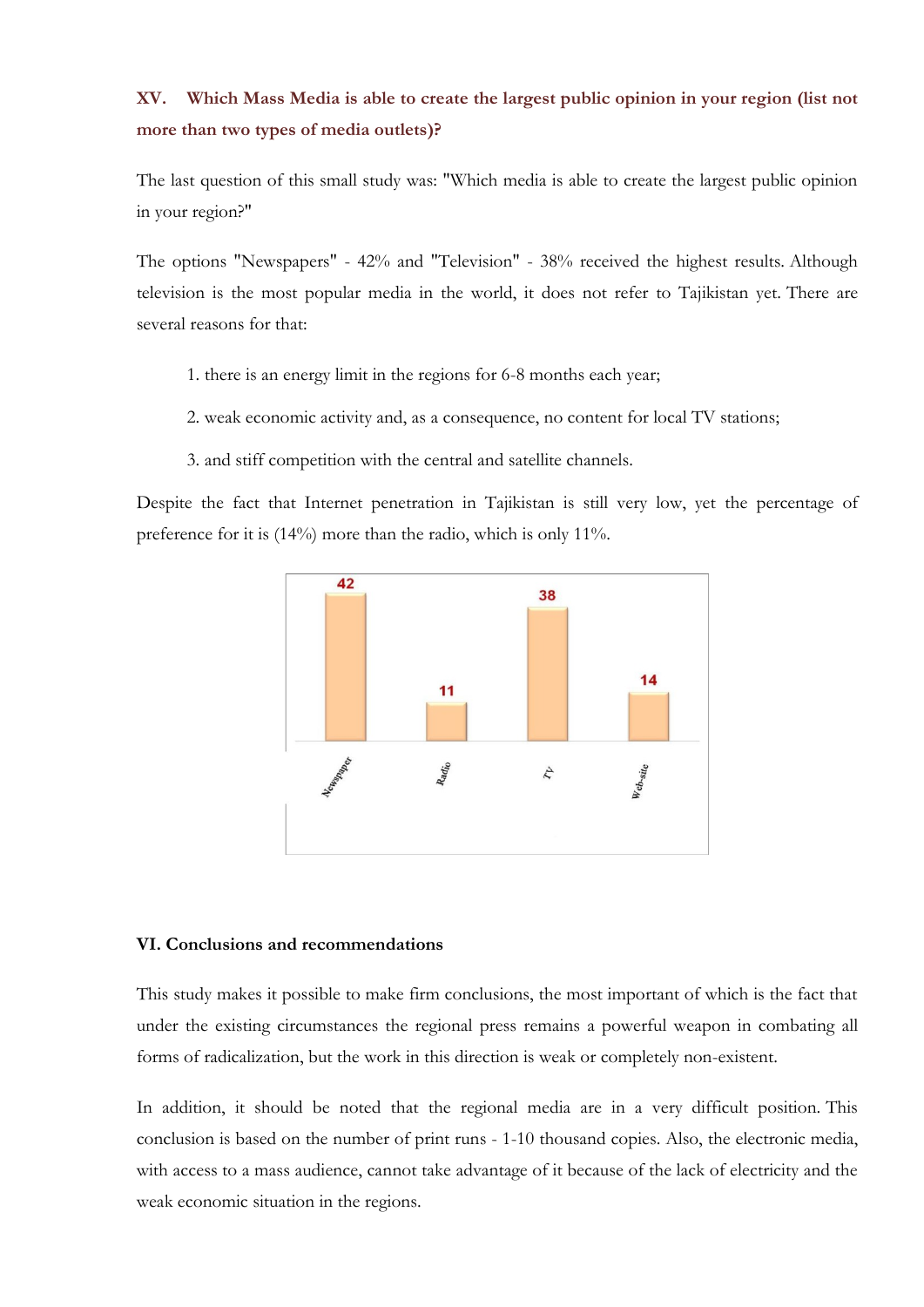If the situation continues, it is possible that some of the publications that are on the brink of possible disappearance will be simply closed. These problems have not arisen just today, and the situation is worsening every year.

Poor work in countering radicalization through the media, and in some cases the lack of work in general, makes it possible for radically minded forces to promote their ideas through other means of influence: working with vulnerable groups, radical literature, pamphlets, sermons, and training abroad, etc.

Without analyzing all of these points, the issue of countering radicalization in the region can be put in a serious doubt. There is a lack of a clear work plan, structure and professional human resources, limited editions, limited access to the audience - in essence, these media outlets cannot be a model of successful organization of counter-radicalization.

# **General recommendations:**

- **Work plan and human resources**:There is a need to develop a clear plan of work to prevent radicalization. For this the best human resources potential must be involved.
- **Consolidation of government, the media, the MoD and the civil society efforts:**Journalists work to prevent radicalization cannot be productive if it does not engage the civil society. Unfortunately, such people are treated with suspicion in the regions. And the activities of international organizations are much more passive than they could be. To effectively counter the threats of radicalization a consolidation of forces and capabilities of government media, international organizations and civil society is needed.
- **Financial support of the works on radicalization**: Professional journalistic staff is the main value of the media. Their professionalism determines a correct selection and literate presentation of information material, which later would become one of the links of rich content material as a whole. To attract strong journalistic staff the appropriate financial injections from the government are needed.
- **Empowerment (expanding opportunities):**Media outlets, which are subject to local authorities, and which make up a large part of the regional media, do not have their own budgets and are directly dependent on the whims of the local authorities. It is necessary to expand the credentials of the board for an independent expenditure. Also, it is necessary to give the media rights to raise